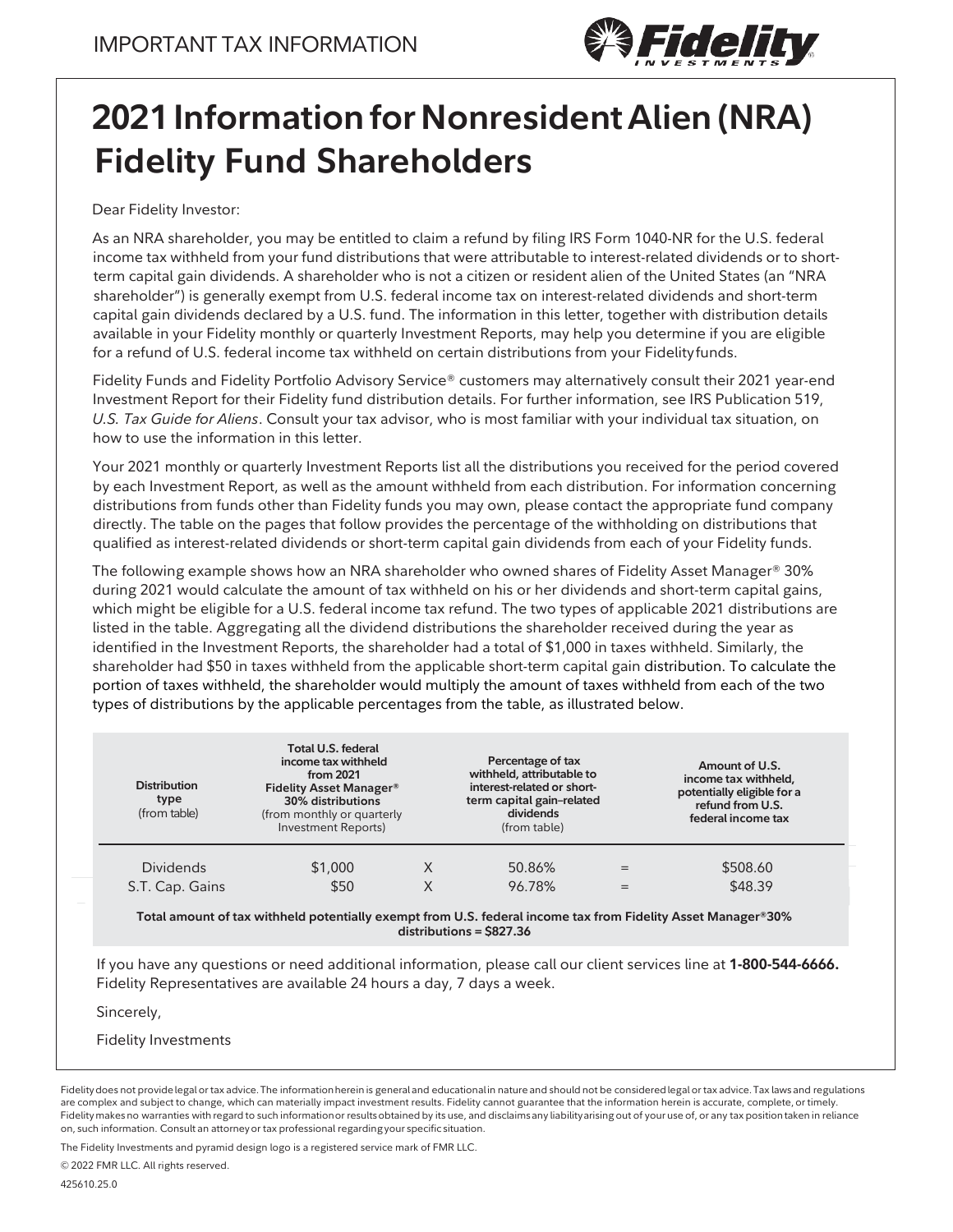| Fidelity Fund Name                                                            | Symbol       | Distribution Type* |            | <b>Potentially Exempt</b><br><b>Percentage Withheld</b> |
|-------------------------------------------------------------------------------|--------------|--------------------|------------|---------------------------------------------------------|
| Fidelity® Agricultural Productivity Fund                                      | <b>FARMX</b> | S.T. Cap. Gain     | 07/09/2021 | 100.00%                                                 |
|                                                                               |              | S.T. Cap. Gain     | 12/30/2021 | 96.70%                                                  |
| Fidelity Asset Manager® 20%                                                   | FASIX        | Dividend           |            | 55.85%                                                  |
|                                                                               |              | S.T. Cap. Gain     | 12/30/2021 | 96.78%                                                  |
| Fidelity Asset Manager® 30%                                                   | <b>FTANX</b> | Dividend           |            | 50.86%                                                  |
|                                                                               |              | S.T. Cap. Gain     | 12/30/2021 | 99.14%                                                  |
| Fidelity Asset Manager® 40%                                                   | <b>FFANX</b> | Dividend           |            | 45.86%                                                  |
|                                                                               |              | S.T. Cap. Gain     | 12/30/2021 | 99.26%                                                  |
| Fidelity Asset Manager® 50%                                                   | <b>FASMX</b> | Dividend           |            | 41.47%                                                  |
|                                                                               |              | S.T. Cap. Gain     | 12/30/2021 | 100.00%                                                 |
| Fidelity Asset Manager® 60%                                                   | <b>FSANX</b> | Dividend           |            | 36.03%                                                  |
|                                                                               |              | S.T. Cap. Gain     | 12/30/2021 | 100.00%                                                 |
| Fidelity Asset Manager® 70%                                                   | FASGX        | Dividend           |            | 27.59%                                                  |
|                                                                               |              | S.T. Cap. Gain     | 12/30/2021 | 99.96%                                                  |
| Fidelity Asset Manager® 85%                                                   | <b>FAMRX</b> | Dividend           |            | 11.08%                                                  |
|                                                                               |              |                    | 10/08/2021 | 100.00%                                                 |
|                                                                               |              | S.T. Cap. Gain     |            |                                                         |
| Fidelity® Balanced Fund: Retail & Class K                                     | Various      | S.T. Cap. Gain     | 12/17/2021 | 100.00%                                                 |
|                                                                               |              | Dividend           |            | 36.38%                                                  |
| Fidelity® Balanced K6 Fund                                                    | <b>FBKFX</b> | S.T. Cap. Gain     | 10/08/2021 | 99.90%                                                  |
|                                                                               |              | S.T. Cap. Gain     | 12/17/2021 | 90.82%                                                  |
| Fidelity® Blue Chip Growth Fund: All Classes                                  | Various      | S.T. Cap. Gain     | 09/10/2021 | 100.00%                                                 |
| Fidelity® Blue Chip Growth K6 Fund                                            | <b>FBCGX</b> | S.T. Cap. Gain     | 09/10/2021 | 99.76%                                                  |
| Fidelity® Canada Fund                                                         | <b>FICDX</b> | S.T. Cap. Gain     | 12/03/2021 | 99.63%                                                  |
|                                                                               | <b>FAGIX</b> | S.T. Cap. Gain     | 06/04/2021 | 100.00%                                                 |
| Fidelity® Capital & Income Fund                                               |              | S.T. Cap. Gain     | 12/03/2021 | 100.00%                                                 |
|                                                                               |              | Dividend           |            | 77.28%                                                  |
| Fidelity® Capital Appreciation Fund                                           | Various      | S.T. Cap. Gain     | 12/03/2021 | 99.97%                                                  |
| Fidelity® Commodity Strategy Fund                                             | <b>FYHTX</b> | Dividend           |            | 0.32%                                                   |
| Fidelity® Conservative Income Bond Fund: Retail and Institutional Classes     | Various      | Dividend           |            | 77.34%                                                  |
| Fidelity® Convertible Securities Fund                                         | <b>FCVSX</b> | S.T. Cap. Gain     | 12/28/2021 | 99.99%                                                  |
|                                                                               |              | Dividend           |            | 28.59%                                                  |
| Fidelity® Corporate Bond Fund                                                 | <b>FCBFX</b> | S.T. Cap. Gain     | 12/03/2021 | 99.04%                                                  |
|                                                                               |              | Dividend           |            | 80.00%                                                  |
| Fidelity® Disruptive Automation Fund: All Classes                             | Various      | S.T. Cap. Gain     | 07/09/2021 | 100.00%                                                 |
|                                                                               |              | S.T. Cap. Gain     | 12/10/2021 | 100.00%                                                 |
| $\mathsf{Fidelity}^{\circledast}$ Disruptive Communications Fund: All Classes | Various      | S.T. Cap. Gain     | 07/09/2021 | 100.00%                                                 |
|                                                                               |              | S.T. Cap. Gain     | 12/10/2021 | 99.77%                                                  |
| Fidelity® Disruptive Finance Fund: All Classes                                | Various      | S.T. Cap. Gain     | 07/09/2021 | 100.00%                                                 |
|                                                                               |              | S.T. Cap. Gain     | 12/10/2021 | 100.00%                                                 |
| Fidelity® Disruptive Medicine Fund: All Classes                               | Various      | S.T. Cap. Gain     | 07/09/2021 | 100.00%                                                 |
| Fidelity® Disruptive Technology Fund: All Classes                             | Various      | S.T. Cap. Gain     | 07/09/2021 | 100.00%                                                 |
| Fidelity® Disruptors Fund: All Classes                                        | Various      | S.T. Cap. Gain     | 12/30/2021 | 100.00%                                                 |
| Fidelity® Dividend Growth Fund: All Classes                                   | Various      | S.T. Cap. Gain     | 09/10/2021 | 100.00%                                                 |
| Fidelity® Education Income Fund                                               | <b>FEDUX</b> | S.T. Cap. Gain     | 10/08/2021 | 86.64%                                                  |
| Fidelity® Enduring Opportunities Fund                                         | <b>FEOPX</b> | S.T. Cap. Gain     | 12/10/2021 | 100.00%                                                 |
| Fidelity® Environment and Alternative Energy Fund                             | FSLEX        | S.T. Cap. Gain     | 12/17/2021 | 100.00%                                                 |
|                                                                               |              | S.T. Cap. Gain     | 10/08/2021 | 75.89%                                                  |
| Fidelity® Environmental Bond Fund                                             | FFEBX        | S.T. Cap. Gain     | 12/03/2021 | 45.74%                                                  |
|                                                                               |              | Dividend           |            | 69.70%                                                  |
| Fidelity® Equity Dividend Income Fund: All Classes                            | Various      | S.T. Cap. Gain     | 12/28/2021 | 99.98%                                                  |
| Fidelity® Equity-Income Fund: All Classes                                     | Various      | S.T. Cap. Gain     | 12/10/2021 | 100.00%                                                 |
| Fidelity® Equity-Income K6 Fund                                               | <b>FEKFX</b> | S.T. Cap. Gain     | 12/10/2021 | 100.00%                                                 |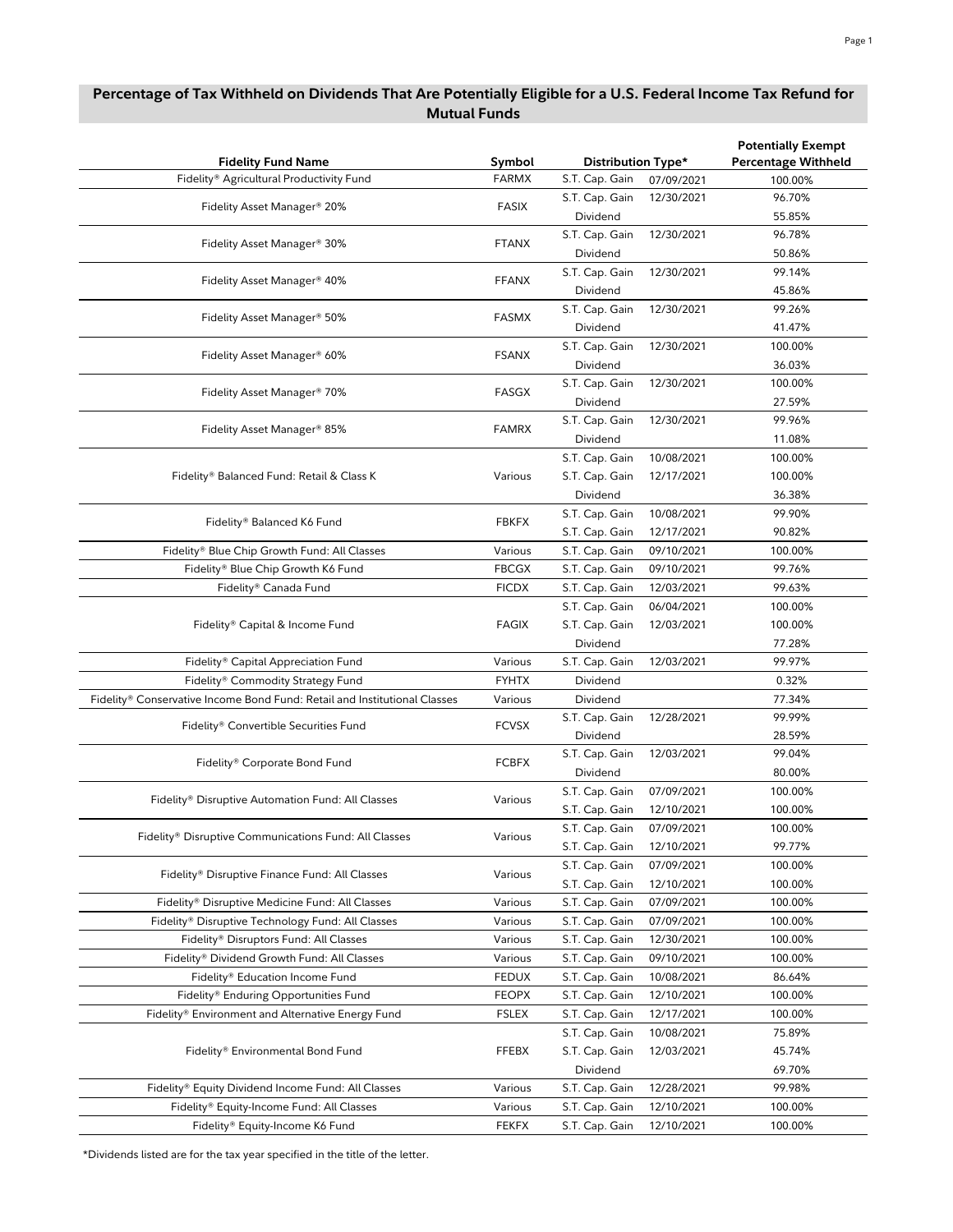| <b>Fidelity Fund Name</b>                                       | Symbol       | Distribution Type* |            | <b>Potentially Exempt</b><br><b>Percentage Withheld</b> |  |
|-----------------------------------------------------------------|--------------|--------------------|------------|---------------------------------------------------------|--|
| Fidelity® Europe Fund                                           | <b>FIEUX</b> | S.T. Cap. Gain     | 12/03/2021 | 99.99%                                                  |  |
| Fidelity Flex <sup>SM</sup> 500 Index Fund                      | <b>FDFIX</b> | S.T. Cap. Gain     | 12/17/2021 | 100.00%                                                 |  |
| Fidelity Flex <sup>SM</sup> Conservative Income Bond Fund       | <b>FJTDX</b> | Dividend           |            | 73.42%                                                  |  |
|                                                                 |              | S.T. Cap. Gain     | 12/03/2021 | 100.00%                                                 |  |
| Fidelity Flex <sup>SM</sup> Core Bond Fund                      | <b>FLXCX</b> | Dividend           |            | 76.98%                                                  |  |
| Fidelity Flex <sup>SM</sup> Government Money Market Fund        | <b>FLGXX</b> | Dividend           |            | 88.74%                                                  |  |
| Fidelity Flex <sup>SM</sup> Inflation-Protected Bond Index Fund | <b>FBUIX</b> | Dividend           |            | 99.99%                                                  |  |
|                                                                 |              | S.T. Cap. Gain     | 09/10/2021 | 100.00%                                                 |  |
| Fidelity Flex <sup>SM</sup> Intrinsic Opportunities Fund        | <b>FFNPX</b> | S.T. Cap. Gain     | 12/17/2021 | 100.00%                                                 |  |
| Fidelity Flex <sup>SM</sup> Large Cap Growth Fund               | <b>FLCLX</b> | S.T. Cap. Gain     | 09/10/2021 | 100.00%                                                 |  |
|                                                                 |              | S.T. Cap. Gain     | 06/04/2021 | 100.00%                                                 |  |
| Fidelity Flex <sup>SM</sup> Large Cap Value Fund                | <b>FVCIX</b> | S.T. Cap. Gain     | 12/17/2021 | 100.00%                                                 |  |
| Fidelity Flex <sup>SM</sup> Mid Cap Growth Fund                 | <b>FFMGX</b> | S.T. Cap. Gain     | 12/28/2021 | 99.83%                                                  |  |
|                                                                 |              | S.T. Cap. Gain     | 06/04/2021 | 100.00%                                                 |  |
| Fidelity Flex <sup>SM</sup> Mid Cap Index Fund                  | <b>FLAPX</b> | S.T. Cap. Gain     | 12/10/2021 | 100.00%                                                 |  |
| Fidelity Flex <sup>SM</sup> Opportunistic Insights Fund         | <b>FFPIX</b> | S.T. Cap. Gain     | 12/17/2021 | 99.14%                                                  |  |
|                                                                 |              | S.T. Cap. Gain     | 10/08/2021 | 96.83%                                                  |  |
| Fidelity Flex <sup>SM</sup> Short-Term Bond Fund                | <b>FBSTX</b> | Dividend           |            | 93.04%                                                  |  |
| Fidelity Flex <sup>SM</sup> Small Cap Fund                      | <b>FCUTX</b> | S.T. Cap. Gain     | 12/10/2021 | 99.97%                                                  |  |
| Fidelity Flex <sup>SM</sup> U.S. Bond Index Fund                | <b>FIBUX</b> | Dividend           |            | 91.10%                                                  |  |
| Fidelity® Floating Rate High Income Fund                        | <b>FFRHX</b> | Dividend           |            | 81.06%                                                  |  |
| Fidelity® Focused High Income Fund                              | <b>FHIFX</b> | Dividend           |            | 81.66%                                                  |  |
| Fidelity® Focused Stock Fund                                    | <b>FTQGX</b> | S.T. Cap. Gain     | 12/03/2021 | 100.00%                                                 |  |
| Fidelity® Founders Fund                                         | <b>FIFNX</b> | S.T. Cap. Gain     | 06/04/2021 | 100.00%                                                 |  |
| Fidelity® Global Credit Fund                                    | <b>FGBFX</b> | Dividend           |            | 32.28%                                                  |  |
| Fidelity® Global High Income Fund                               | FGHNX        | Dividend           |            | 47.35%                                                  |  |
|                                                                 |              | S.T. Cap. Gain     | 09/10/2021 | 90.73%                                                  |  |
| Fidelity® GNMA Fund                                             | <b>FGMNX</b> | S.T. Cap. Gain     | 12/03/2021 | 77.42%                                                  |  |
|                                                                 |              | Dividend           |            | 95.76%                                                  |  |
|                                                                 | <b>FDRXX</b> | Dividend           |            | 91.73%                                                  |  |
| Fidelity® Government Cash Reserves                              |              |                    |            |                                                         |  |
| Fidelity® Government Income Fund                                | <b>FGOVX</b> | Dividend           |            | 98.57%                                                  |  |
| Fidelity® Government Money Market Fund: All Classes             | Various      | Dividend           |            | 91.65%                                                  |  |
| Fidelity® Growth & Income Portfolio: All Classes                | Various      | S.T. Cap. Gain     | 09/03/2021 | 100.00%                                                 |  |
| Fidelity® Growth Company K6 Fund                                | <b>FGKFX</b> | S.T. Cap. Gain     | 12/28/2021 | 99.56%                                                  |  |
| Fidelity® Growth Discovery Fund: All Classes                    | Various      | S.T. Cap. Gain     | 08/06/2021 | 100.00%                                                 |  |
| Fidelity® Growth Strategies K6 Fund                             | <b>FSKGX</b> | S.T. Cap. Gain     | 12/28/2021 | 99.65%                                                  |  |
| Fidelity® Health Savings Fund: All Classes                      | Various      | S.T. Cap. Gain     | 12/30/2021 | 99.82%                                                  |  |
| Fidelity® Health Savings Index Fund                             | <b>FHSNX</b> | S.T. Cap. Gain     | 12/30/2021 | 95.61%                                                  |  |
| Fidelity® High Income Fund                                      | <b>SPHIX</b> | Dividend           |            | 73.50%                                                  |  |
| Fidelity® Independence Fund: All Classes                        | Various      | S.T. Cap. Gain     | 05/07/2021 | 100.00%                                                 |  |
| Fidelity® Inflation-Protected Bond Index Fund                   | <b>FIPDX</b> | Dividend           |            | 99.92%                                                  |  |
| Fidelity® Intermediate Bond Fund                                | FTHRX        | Dividend           |            | 85.44%                                                  |  |
| Fidelity® Intermediate Government Income Fund                   | <b>FSTGX</b> | S.T. Cap. Gain     | 10/08/2021 | 78.14%                                                  |  |
|                                                                 |              | Dividend           |            | 91.91%                                                  |  |
| Fidelity® Intermediate Treasury Bond Index Fund                 | FUAMX        | Dividend           |            | 99.45%                                                  |  |
| Fidelity® International Capital Appreciation Fund               | <b>FIVFX</b> | S.T. Cap. Gain     | 12/03/2021 | 100.00%                                                 |  |
| Fidelity® International Capital Appreciation K6 Fund            | FAPCX        | S.T. Cap. Gain     | 12/03/2021 | 99.87%                                                  |  |
| Fidelity® International Discovery Fund: All Classes             | Various      | S.T. Cap. Gain     | 12/03/2021 | 100.00%                                                 |  |
| Fidelity® International Real Estate Fund                        | <b>FIREX</b> | S.T. Cap. Gain     | 09/10/2021 | 95.51%                                                  |  |
|                                                                 |              | S.T. Cap. Gain     | 12/10/2021 | 96.51%                                                  |  |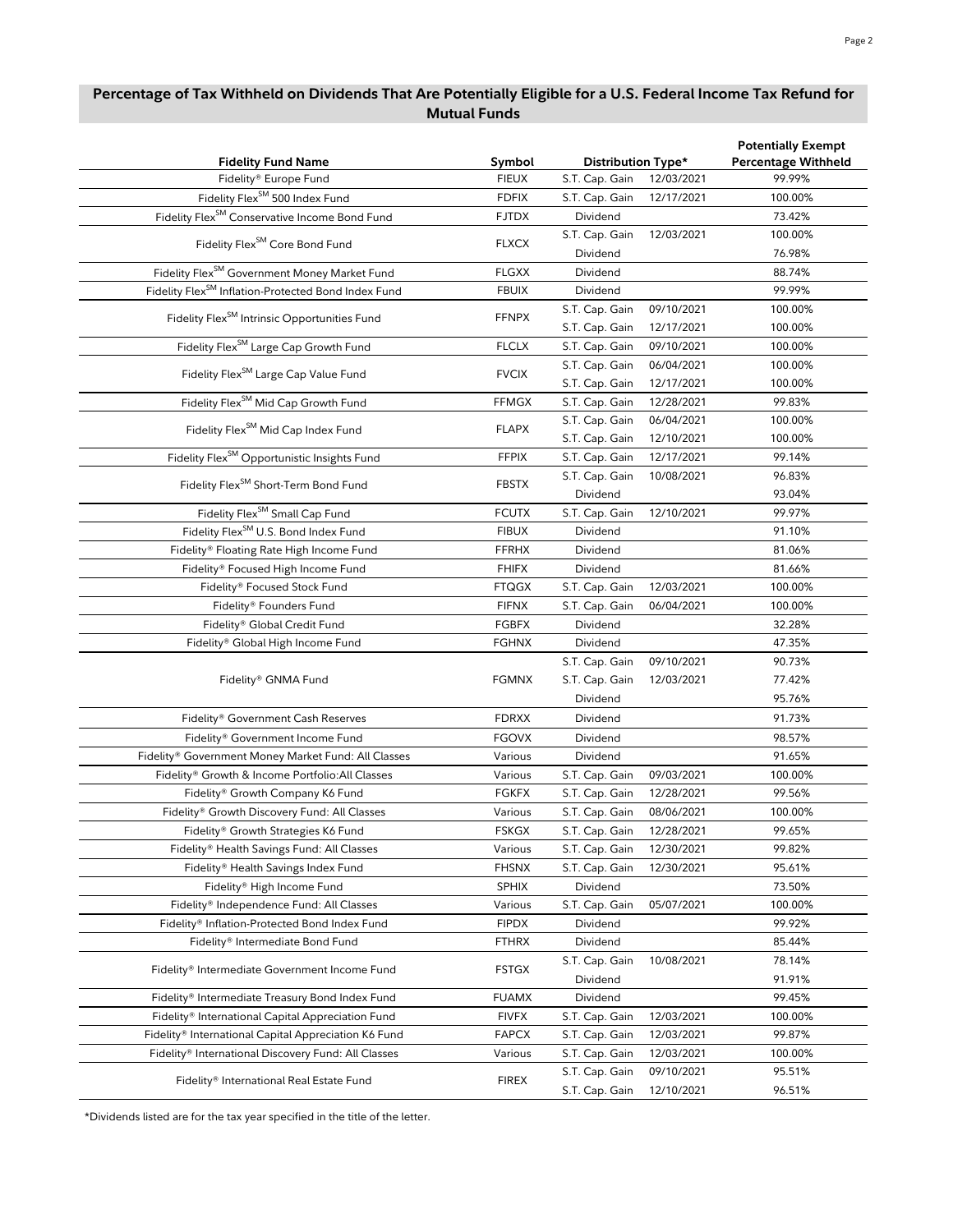| <b>Fidelity Fund Name</b>                                                | Symbol       | Distribution Type*         |            | <b>Potentially Exempt</b><br><b>Percentage Withheld</b> |  |
|--------------------------------------------------------------------------|--------------|----------------------------|------------|---------------------------------------------------------|--|
| Fidelity® International Small Cap Fund                                   | <b>FISMX</b> | S.T. Cap. Gain             | 12/03/2021 | 99.98%                                                  |  |
|                                                                          |              | S.T. Cap. Gain             | 12/03/2021 | 68.92%                                                  |  |
| Fidelity® Investment Grade Bond Fund                                     | <b>FBNDX</b> | Dividend                   |            | 82.49%                                                  |  |
| Fidelity® Investments Money Market - Money Market Portfolio: All Classes | Various      | Dividend                   |            | 61.68%                                                  |  |
| Fidelity® Investments Money Market Government Portfolio: All Classes     | Various      | S.T. Cap. Gain             | 12/01/2021 | 74.26%                                                  |  |
|                                                                          |              | Dividend                   |            | 92.25%                                                  |  |
| Fidelity® Investments Money Market Treasury Only Portfolio: All Classes  | Various      | S.T. Cap. Gain<br>Dividend | 12/01/2021 | 65.13%<br>100.00%                                       |  |
| Fidelity® Investments Money Market Treasury Portfolio: All Classes       | Various      | S.T. Cap. Gain<br>Dividend | 12/01/2021 | 69.78%<br>93.48%                                        |  |
| Fidelity® Japan Fund                                                     | <b>FJPNX</b> | S.T. Cap. Gain             | 12/03/2021 | 99.86%                                                  |  |
| Fidelity® Japan Smaller Companies Fund                                   | <b>FJSCX</b> | S.T. Cap. Gain             | 12/03/2021 | 100.00%                                                 |  |
| Fidelity® Large Cap Core Enhanced Index Fund                             | <b>FLCEX</b> | S.T. Cap. Gain             | 12/17/2021 | 100.00%                                                 |  |
| Fidelity® Large Cap Growth Enhanced Index Fund                           | <b>FLGEX</b> | S.T. Cap. Gain             | 12/17/2021 | 100.00%                                                 |  |
| Fidelity® Large Cap Growth Index Fund                                    | <b>FSPGX</b> | S.T. Cap. Gain             | 12/17/2021 | 100.00%                                                 |  |
| Fidelity® Large Cap Stock Fund                                           | <b>FLCSX</b> | S.T. Cap. Gain             | 06/04/2021 | 100.00%                                                 |  |
|                                                                          |              | S.T. Cap. Gain             | 06/04/2021 | 99.99%                                                  |  |
| Fidelity® Large Cap Stock K6 Fund                                        | <b>FCLKX</b> | S.T. Cap. Gain             | 12/10/2021 | 99.34%                                                  |  |
| Fidelity® Large Cap Value Enhanced Index Fund                            | <b>FLVEX</b> | S.T. Cap. Gain             | 12/10/2021 | 100.00%                                                 |  |
| Fidelity® Leveraged Company Stock Fund: All Classes                      | Various      | S.T. Cap. Gain             | 12/17/2021 | 100.00%                                                 |  |
| Fidelity® Limited Term Bond Fund                                         | <b>FJRLX</b> | Dividend                   |            | 80.91%                                                  |  |
| Fidelity® Limited Term Government Fund                                   | <b>FFXSX</b> | Dividend                   |            | 90.68%                                                  |  |
| Fidelity® Long-Term Treasury Bond Index Fund                             | <b>FNBGX</b> | Dividend                   |            | 99.90%                                                  |  |
| Fidelity® Low-Priced Stock Fund                                          | Various      | S.T. Cap. Gain             | 09/10/2021 | 100.00%                                                 |  |
| Fidelity® Low-Priced Stock K6 Fund                                       | <b>FLKSX</b> | S.T. Cap. Gain             | 12/10/2021 | 99.71%                                                  |  |
|                                                                          |              |                            |            |                                                         |  |
| Fidelity® Magellan® Fund                                                 | Various      | S.T. Cap. Gain             | 12/10/2021 | 100.00%                                                 |  |
| Fidelity® Magellan® K6 Fund                                              | <b>FMKFX</b> | S.T. Cap. Gain             | 12/10/2021 | 100.00%                                                 |  |
| Fidelity® Mega Cap Stock Fund                                            | <b>FGRTX</b> | S.T. Cap. Gain             | 08/06/2021 | 100.00%                                                 |  |
| Fidelity® Mid Cap Enhanced Index Fund                                    | <b>FMEIX</b> | S.T. Cap. Gain             | 12/17/2021 | 100.00%                                                 |  |
| Fidelity® Mid Cap Growth Index Fund                                      | <b>FMDGX</b> | S.T. Cap. Gain             | 08/06/2021 | 100.00%                                                 |  |
|                                                                          |              | S.T. Cap. Gain             | 12/17/2021 | 100.00%                                                 |  |
| Fidelity® Mid Cap Index Fund                                             | <b>FSMDX</b> | S.T. Cap. Gain             | 06/04/2021 | 100.00%                                                 |  |
|                                                                          |              | S.T. Cap. Gain             | 12/17/2021 | 100.00%                                                 |  |
| Fidelity® Mid Cap Value Index Fund                                       | <b>FIMVX</b> | S.T. Cap. Gain             | 08/06/2021 | 100.00%                                                 |  |
|                                                                          |              | S.T. Cap. Gain             | 12/17/2021 | 100.00%                                                 |  |
| Fidelity® Mid-Cap Stock Fund: All Classes                                | Various      | S.T. Cap. Gain             | 06/04/2021 | 100.00%                                                 |  |
| Fidelity® Mid-Cap Stock K6 Fund                                          | <b>FNKFX</b> | S.T. Cap. Gain             | 06/04/2021 | 99.71%                                                  |  |
| Fidelity® Money Market Fund: All Classes                                 | Various      | Dividend                   |            | 62.32%                                                  |  |
| Fidelity® Mortgage Securities Fund                                       | <b>FMSFX</b> | S.T. Cap. Gain             | 10/08/2021 | 100.00%                                                 |  |
|                                                                          |              | Dividend                   |            | 95.11%                                                  |  |
| Fidelity® Multi-Asset Income Fund                                        | <b>FMSDX</b> | Dividend                   |            | 34.47%                                                  |  |
| Fidelity® Multi-Asset Index Fund                                         | <b>FFNOX</b> | S.T. Cap. Gain             | 12/30/2021 | 100.00%                                                 |  |
| Fidelity® Nordic Fund                                                    | <b>FNORX</b> | S.T. Cap. Gain             | 12/03/2021 | 99.42%                                                  |  |
| Fidelity® OTC K6 Portfolio                                               |              | S.T. Cap. Gain             | 09/10/2021 | 99.84%                                                  |  |
|                                                                          | <b>FOKFX</b> | S.T. Cap. Gain             | 12/10/2021 | 95.26%                                                  |  |
|                                                                          |              | S.T. Cap. Gain             | 09/10/2021 | 100.00%                                                 |  |
| Fidelity® OTC Portfolio: All Classes                                     | Various      | S.T. Cap. Gain             | 12/17/2021 | 97.53%                                                  |  |
| Fidelity® Overseas Fund                                                  | Various      | S.T. Cap. Gain             | 12/03/2021 | 100.00%                                                 |  |
|                                                                          |              | S.T. Cap. Gain             | 10/08/2021 | 100.00%                                                 |  |
| Fidelity® Puritan® Fund: All Classes                                     | Various      | S.T. Cap. Gain             | 12/17/2021 | 100.00%                                                 |  |
|                                                                          |              | Dividend                   |            | 44.10%                                                  |  |
| Fidelity® Puritan® K6 Fund                                               | <b>FPKFX</b> | S.T. Cap. Gain             | 10/08/2021 | 97.53%                                                  |  |
| Fidelity® Real Estate High Income Fund                                   | <b>FREHX</b> | Dividend                   |            | 96.16%                                                  |  |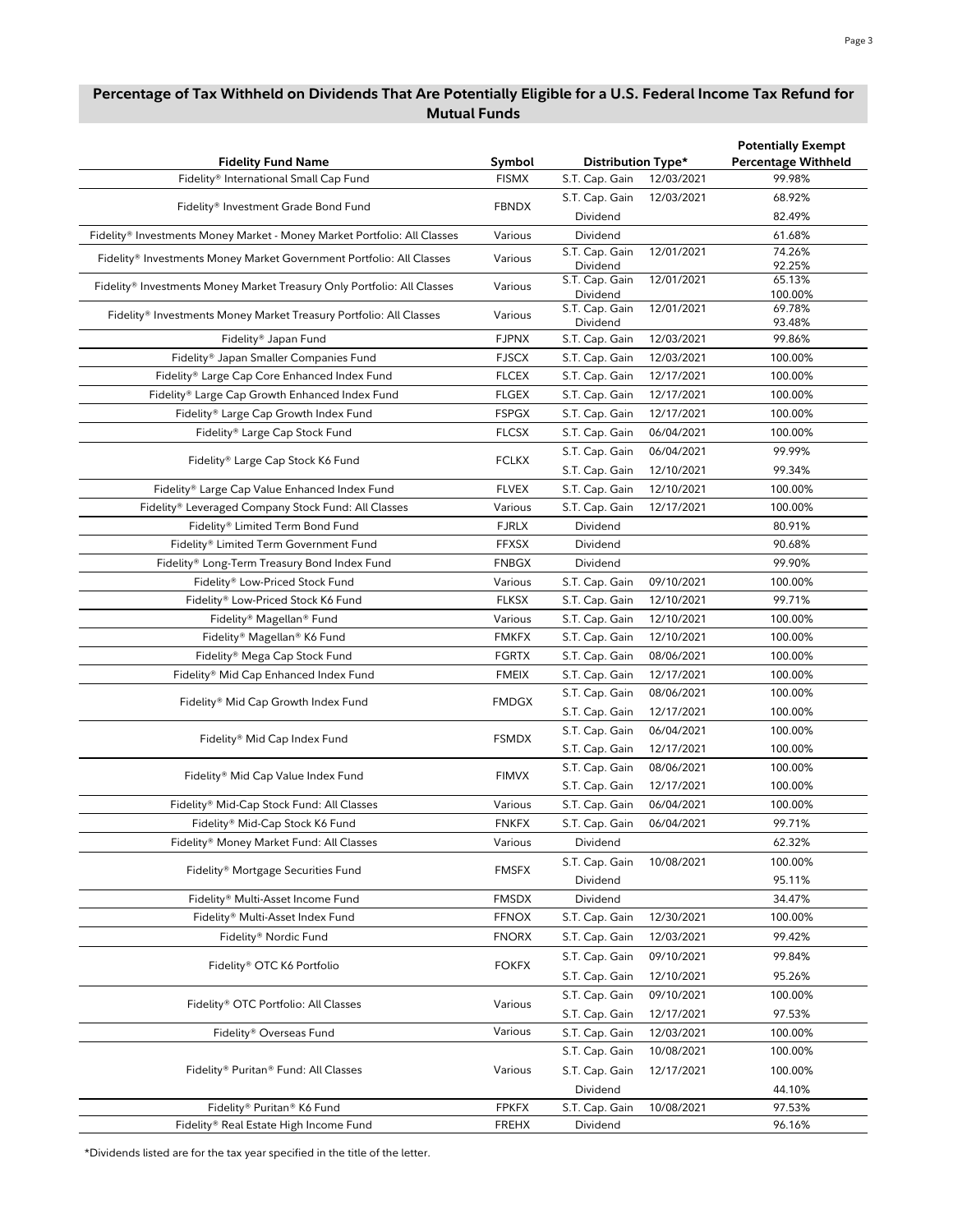| <b>Fidelity Fund Name</b>                                 | Symbol       | Distribution Type* |            | <b>Potentially Exempt</b><br><b>Percentage Withheld</b> |
|-----------------------------------------------------------|--------------|--------------------|------------|---------------------------------------------------------|
| Fidelity® Real Estate Income Fund                         | <b>FRIFX</b> | Dividend           |            | 74.33%                                                  |
| Fidelity® Real Estate Investment Portfolio                | <b>FRESX</b> | S.T. Cap. Gain     | 12/17/2021 | 100.00%                                                 |
| Fidelity® Select Air Transportation Portfolio             | <b>FSAIX</b> | S.T. Cap. Gain     | 11/09/2021 | 100.00%                                                 |
| Fidelity® Select Automotive Portfolio                     | <b>FSAVX</b> | S.T. Cap. Gain     | 12/17/2021 | 100.00%                                                 |
| Fidelity® Select Biotechnology Portfolio                  | <b>FBIOX</b> | S.T. Cap. Gain     | 04/09/2021 | 100.00%                                                 |
| Fidelity® Select Communication Services Portfolio         | <b>FBMPX</b> | S.T. Cap. Gain     | 04/09/2021 | 100.00%                                                 |
| Fidelity® Select Communications Equipment Portfolio       | <b>FSDCX</b> | S.T. Cap. Gain     | 11/09/2021 | 99.95%                                                  |
| Fidelity® Select Construction and Housing Portfolio       | <b>FSHOX</b> | S.T. Cap. Gain     | 12/17/2021 | 100.00%                                                 |
| Fidelity® Select Consumer Discretionary Portfolio         | <b>FSCPX</b> | S.T. Cap. Gain     | 12/17/2021 | 100.00%                                                 |
|                                                           |              | S.T. Cap. Gain     | 04/09/2021 | 100.00%                                                 |
| Fidelity® Select Consumer Staples Portfolio               | <b>FDFAX</b> | S.T. Cap. Gain     | 12/17/2021 | 100.00%                                                 |
| Fidelity® Select Financial Services Portfolio             | <b>FIDSX</b> | S.T. Cap. Gain     | 12/17/2021 | 100.00%                                                 |
| Fidelity® Select FinTech Portfolio                        | <b>FSVLX</b> | S.T. Cap. Gain     | 12/17/2021 | 100.00%                                                 |
| Fidelity® Select Health Care Portfolio                    | <b>FSPHX</b> | S.T. Cap. Gain     | 04/09/2021 | 100.00%                                                 |
|                                                           |              | S.T. Cap. Gain     | 04/09/2021 | 100.00%                                                 |
| Fidelity® Select Industrials Portfolio                    | <b>FCYIX</b> | S.T. Cap. Gain     | 12/17/2021 | 100.00%                                                 |
| Fidelity® Select Insurance Portfolio                      | <b>FSPCX</b> | S.T. Cap. Gain     | 12/17/2021 | 100.00%                                                 |
|                                                           |              | S.T. Cap. Gain     | 04/09/2021 | 100.00%                                                 |
| Fidelity® Select IT Services Portfolio                    | <b>FBSOX</b> | S.T. Cap. Gain     | 12/17/2021 | 100.00%                                                 |
|                                                           |              | S.T. Cap. Gain     | 04/09/2021 | 100.00%                                                 |
| Fidelity® Select Leisure Portfolio                        | <b>FDLSX</b> | S.T. Cap. Gain     | 12/17/2021 | 100.00%                                                 |
| Fidelity® Select Medical Technology and Devices Portfolio | <b>FSMEX</b> | S.T. Cap. Gain     | 04/09/2021 | 100.00%                                                 |
| Fidelity® Select Pharmaceuticals Portfolio                | <b>FPHAX</b> | S.T. Cap. Gain     | 04/09/2021 | 100.00%                                                 |
|                                                           |              | S.T. Cap. Gain     | 04/09/2021 | 100.00%                                                 |
| Fidelity® Select Retailing Portfolio                      | <b>FSRPX</b> | S.T. Cap. Gain     | 12/17/2021 | 100.00%                                                 |
|                                                           |              | S.T. Cap. Gain     | 04/09/2021 | 99.65%                                                  |
| Fidelity® Select Semiconductors Portfolio                 | <b>FSELX</b> | S.T. Cap. Gain     | 12/17/2021 | 100.00%                                                 |
|                                                           |              | S.T. Cap. Gain     | 04/09/2021 | 100.00%                                                 |
| Fidelity® Select Software and IT Services Portfolio       | <b>FSCSX</b> | S.T. Cap. Gain     | 12/17/2021 | 100.00%                                                 |
|                                                           |              | S.T. Cap. Gain     | 04/09/2021 | 99.95%                                                  |
| Fidelity® Select Tech Hardware Portfolio                  | <b>FDCPX</b> | S.T. Cap. Gain     | 11/09/2021 | 99.97%                                                  |
|                                                           |              | S.T. Cap. Gain     | 12/17/2021 | 95.63%                                                  |
|                                                           |              | S.T. Cap. Gain     | 04/09/2021 | 100.00%                                                 |
| Fidelity® Select Technology Portfolio                     | <b>FSPTX</b> | S.T. Cap. Gain     | 12/17/2021 | 100.00%                                                 |
|                                                           |              | S.T. Cap. Gain     | 04/09/2021 | 99.82%                                                  |
| Fidelity® Select Telecommunications Portfolio             | <b>FSTCX</b> | S.T. Cap. Gain     | 12/17/2021 | 100.00%                                                 |
| Fidelity® Select Transportation Portfolio                 | <b>FSRFX</b> | S.T. Cap. Gain     | 11/09/2021 | 100.00%                                                 |
| Fidelity® Select Wireless Portfolio                       | <b>FWRLX</b> | S.T. Cap. Gain     | 04/09/2021 | 100.00%                                                 |
| Fidelity® Short Duration High Income Fund                 | FSAHX        | Dividend           |            | 78.29%                                                  |
| Fidelity® Short-Term Bond Fund                            | FSHBX        | Dividend           |            | 84.50%                                                  |
| Fidelity® Short-Term Bond Index Fund                      | <b>FNSOX</b> | Dividend           |            | 83.19%                                                  |
| Fidelity® Short-Term Treasury Bond Index Fund             | <b>FUMBX</b> | Dividend           |            | 99.72%                                                  |
|                                                           |              | S.T. Cap. Gain     | 06/04/2021 | 100.00%                                                 |
| Fidelity® Small Cap Discovery Fund                        | <b>FSCRX</b> | S.T. Cap. Gain     | 12/17/2021 | 100.00%                                                 |
| Fidelity® Small Cap Enhanced Index Fund                   | <b>FCPEX</b> | S.T. Cap. Gain     | 12/17/2021 | 100.00%                                                 |
|                                                           |              | S.T. Cap. Gain     | 09/10/2021 | 100.00%                                                 |
| Fidelity® Small Cap Growth Fund                           | <b>FCPGX</b> | S.T. Cap. Gain     | 12/17/2021 | 100.00%                                                 |
|                                                           |              | S.T. Cap. Gain     | 08/06/2021 | 100.00%                                                 |
| Fidelity® Small Cap Growth Index Fund                     | <b>FECGX</b> | S.T. Cap. Gain     | 12/17/2021 | 100.00%                                                 |
|                                                           |              | S.T. Cap. Gain     | 09/10/2021 | 99.99%                                                  |
| Fidelity® Small Cap Growth K6 Fund                        | <b>FOCSX</b> | S.T. Cap. Gain     | 12/10/2021 | 99.50%                                                  |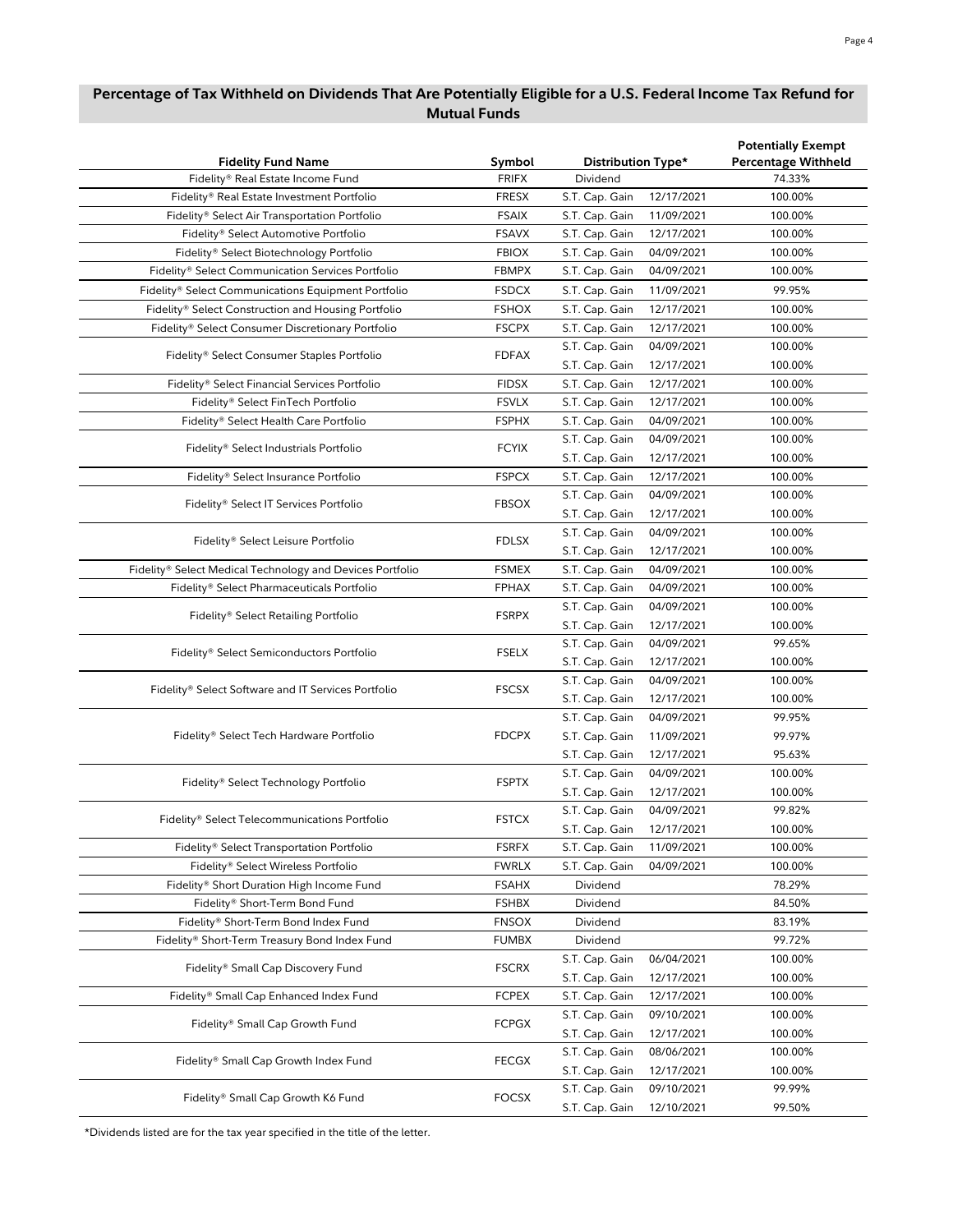| <b>Fidelity Fund Name</b>                              | Symbol       | Distribution Type* |            | <b>Potentially Exempt</b><br><b>Percentage Withheld</b> |
|--------------------------------------------------------|--------------|--------------------|------------|---------------------------------------------------------|
| Fidelity® Small Cap Index Fund                         | <b>FSSNX</b> | S.T. Cap. Gain     | 06/04/2021 | 100.00%                                                 |
|                                                        |              | S.T. Cap. Gain     | 06/04/2021 | 100.00%                                                 |
| Fidelity® Small Cap Stock Fund                         | <b>FSLCX</b> | S.T. Cap. Gain     | 12/17/2021 | 100.00%                                                 |
|                                                        | <b>FKICX</b> | S.T. Cap. Gain     | 06/04/2021 | 100.00%                                                 |
| Fidelity® Small Cap Stock K6 Fund                      |              | S.T. Cap. Gain     | 12/10/2021 | 99.94%                                                  |
|                                                        |              | S.T. Cap. Gain     | 09/03/2021 | 100.00%                                                 |
| Fidelity® Small Cap Value Fund                         | <b>FCPVX</b> | S.T. Cap. Gain     | 12/17/2021 | 100.00%                                                 |
|                                                        | <b>FISVX</b> | S.T. Cap. Gain     | 08/06/2021 | 100.00%                                                 |
| Fidelity® Small Cap Value Index Fund                   |              | S.T. Cap. Gain     | 12/17/2021 | 100.00%                                                 |
| Fidelity® Stock Selector All Cap Fund: All Classes     | Various      | S.T. Cap. Gain     | 12/22/2021 | 100.00%                                                 |
| Fidelity® Stock Selector Large Cap Value Fund          | <b>FSLVX</b> | S.T. Cap. Gain     | 12/10/2021 | 100.00%                                                 |
| Fidelity® Stock Selector Mid Cap Fund                  | <b>FSSMX</b> | S.T. Cap. Gain     | 12/28/2021 | 99.99%                                                  |
| Fidelity® Stock Selector Small Cap Fund                | <b>FDSCX</b> | S.T. Cap. Gain     | 12/03/2021 | 99.96%                                                  |
| Fidelity® Strategic Dividend & Income® Fund            | <b>FSDIX</b> | S.T. Cap. Gain     | 12/28/2021 | 99.97%                                                  |
|                                                        |              | S.T. Cap. Gain     | 02/12/2021 | 100.00%                                                 |
| Fidelity® Strategic Income Fund                        | <b>FADMX</b> | S.T. Cap. Gain     | 12/17/2021 | 100.00%                                                 |
|                                                        |              | Dividend           |            | 63.16%                                                  |
| Fidelity® Strategic Real Return Fund: All Classes      | Various      | Dividend           |            | 34.82%                                                  |
| Fidelity® Sustainability Bond Index Fund               | <b>FNDSX</b> | Dividend           |            | 89.27%                                                  |
| Fidelity® Sustainability U.S. Equity Fund              | <b>FSEBX</b> | S.T. Cap. Gain     | 12/17/2021 | 99.70%                                                  |
| Fidelity® Telecom and Utilities Fund                   | <b>FIUIX</b> | S.T. Cap. Gain     | 12/17/2021 | 100.00%                                                 |
| Fidelity® Total Bond Fund                              | <b>FTBFX</b> | Dividend           |            | 76.27%                                                  |
| Fidelity® Total Bond K6 Fund                           | <b>FTKFX</b> | S.T. Cap. Gain     | 12/03/2021 | 89.58%                                                  |
| Fidelity® Total International Equity Fund              | <b>FTIEX</b> | S.T. Cap. Gain     | 12/03/2021 | 98.69%                                                  |
| Fidelity® Treasury Money Market Fund: All Classes      | Various      | Dividend           |            | 92.42%                                                  |
|                                                        |              | S.T. Cap. Gain     | 12/01/2021 | 100.00%                                                 |
| Fidelity® Treasury Only Money Market Fund              | <b>FDLXX</b> | Dividend           |            | 100.00%                                                 |
| Fidelity® Trend Fund                                   | <b>FTRNX</b> | S.T. Cap. Gain     | 02/05/2021 | 100.00%                                                 |
| Fidelity® U.S. Bond Index Fund                         | <b>FXNAX</b> | Dividend           |            | 91.56%                                                  |
|                                                        |              | S.T. Cap. Gain     | 06/04/2021 | 95.13%                                                  |
| Fidelity® U.S. Low Volatility Equity Fund              | <b>FULVX</b> | S.T. Cap. Gain     | 12/10/2021 | 100.00%                                                 |
| Fidelity® U.S. Sustainability Index Fund               | <b>FITLX</b> | S.T. Cap. Gain     | 12/03/2021 | 95.12%                                                  |
|                                                        | Various      | S.T. Cap. Gain     | 09/03/2021 | 100.00%                                                 |
| Fidelity® Value Discovery Fund: All Classes            |              | S.T. Cap. Gain     | 12/10/2021 | 99.72%                                                  |
|                                                        | <b>FDVKX</b> | S.T. Cap. Gain     | 09/10/2021 | 99.88%                                                  |
| Fidelity® Value Discovery K6 Fund                      |              | S.T. Cap. Gain     | 12/10/2021 | 98.55%                                                  |
| Fidelity® Value Fund: All Classes                      | Various      | S.T. Cap. Gain     | 12/03/2021 | 99.91%                                                  |
| Fidelity® Value Strategies Fund: All Classes           | Various      | S.T. Cap. Gain     | 12/28/2021 | 99.55%                                                  |
|                                                        |              | S.T. Cap. Gain     | 07/09/2021 | 100.00%                                                 |
| Fidelity® Water Sustainability Fund                    | <b>FLOWX</b> | S.T. Cap. Gain     | 12/10/2021 | 100.00%                                                 |
|                                                        | <b>FWOMX</b> | S.T. Cap. Gain     | 06/04/2021 | 100.00%                                                 |
| Fidelity® Women's Leadership Fund                      |              | S.T. Cap. Gain     | 12/17/2021 | 100.00%                                                 |
| Fidelity® Worldwide Fund                               | <b>FWWFX</b> | S.T. Cap. Gain     | 12/03/2021 | 100.00%                                                 |
| Fidelity ZERO <sup>SM</sup> Extended Market Index Fund | FZIPX        | S.T. Cap. Gain     | 12/03/2021 | 100.00%                                                 |